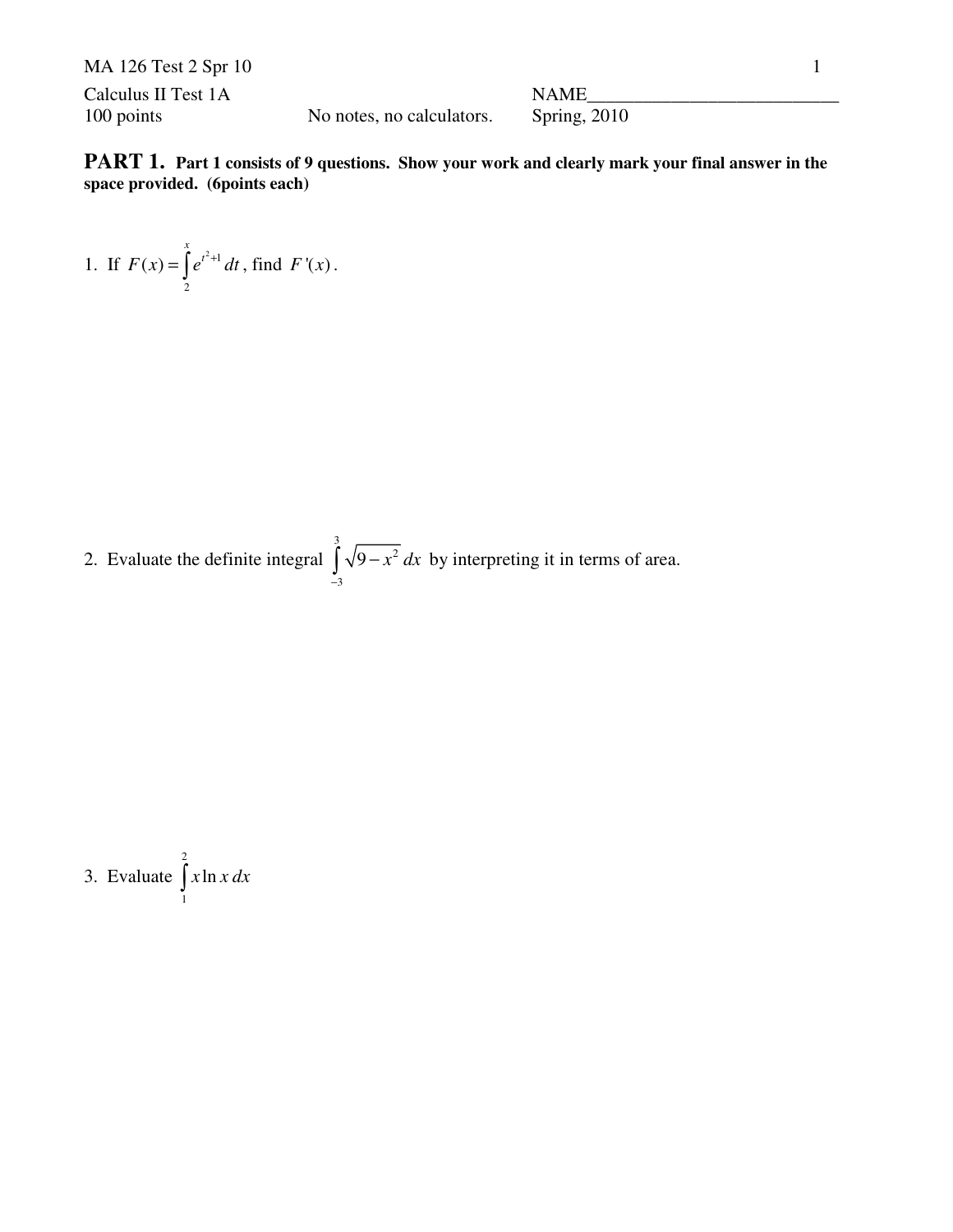4. Evaluate 
$$
\int \frac{x}{\sqrt{1-x^2}} dx
$$

5. Evaluate 
$$
\int_{1}^{e} \frac{1}{6x} dx
$$

6. Evaluate 
$$
\int \frac{1}{x^2 - 1} dx
$$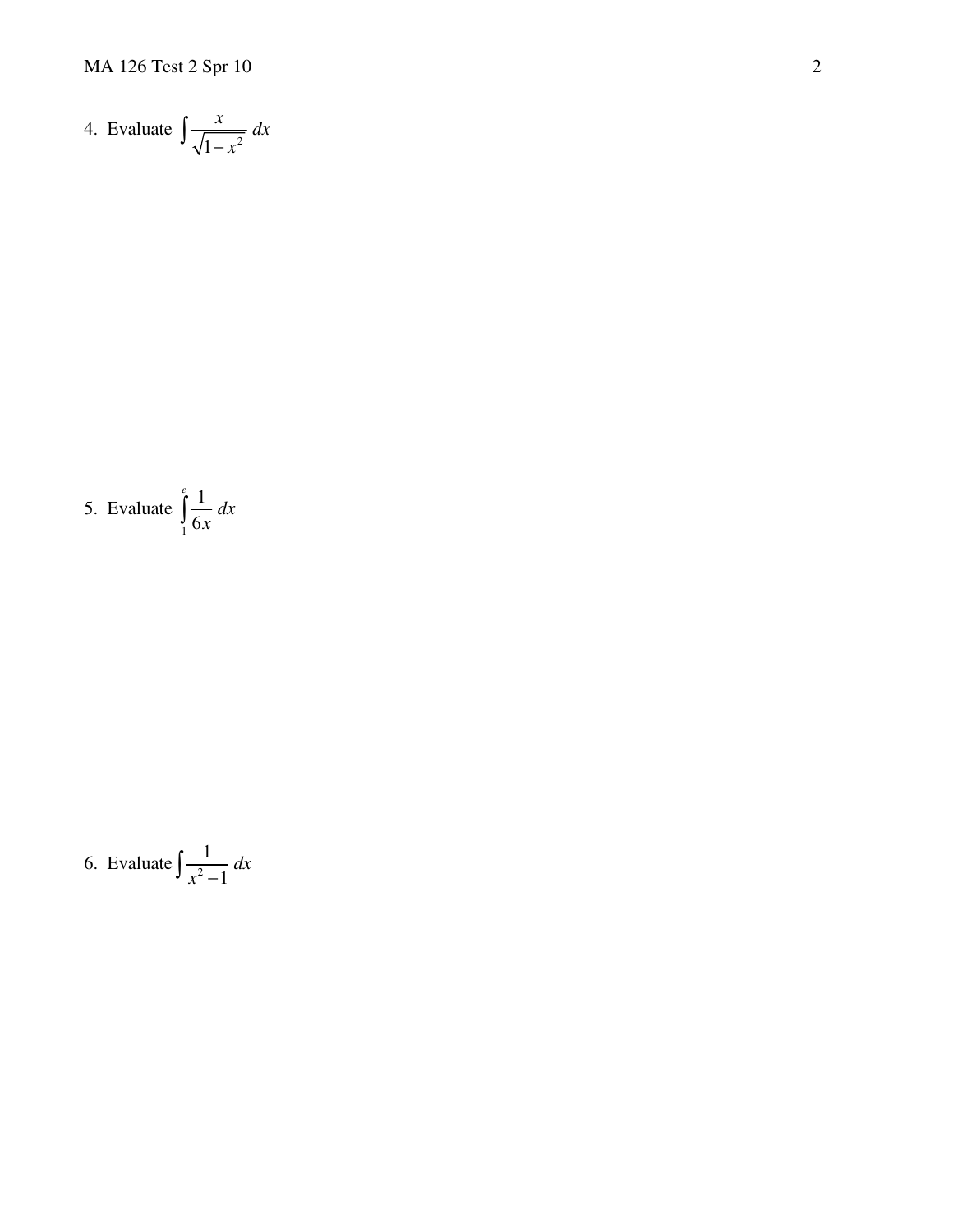MA 126 Test 2 Spr 10 3

7. Evaluate 
$$
\int \frac{e^{\sqrt{x}}}{\sqrt{x}} dx.
$$

8. Write out the terms of the Riemann sum  $M_4$  with  $n = 4$  and using the midpoint rule in order to approximate 3 1 1 *dx*  $\int_{1}^{1} \frac{1}{x} dx$ . You do not need to actually compute and add the terms in the sum.

9. Find the average value of  $f(x)$ 1  $f(x) = \frac{x}{x}$ *x* =  $\frac{\pi}{-1}$  over the interval [2, 4].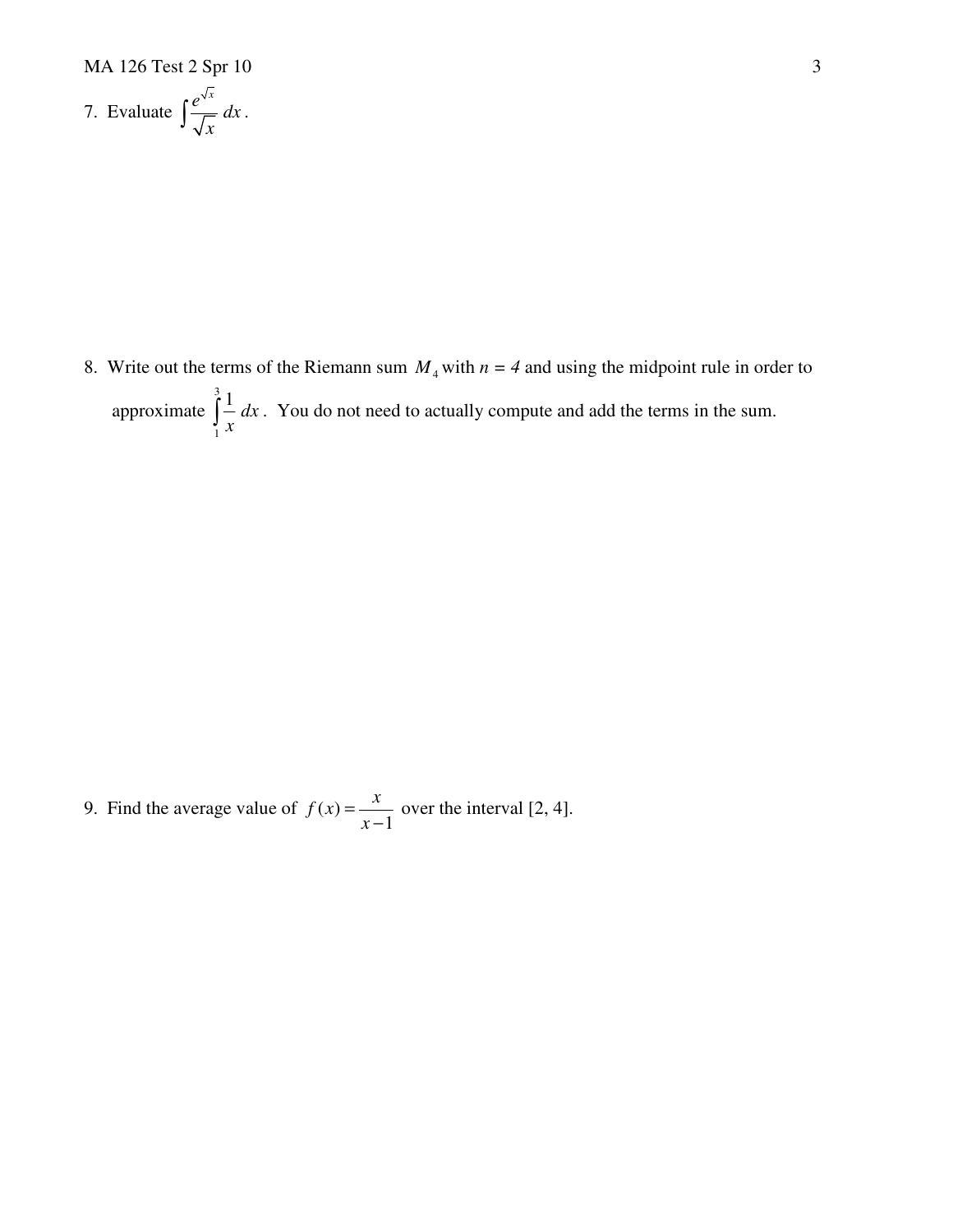Part 2. **Part 2 consists of 4 problems. Problems 1 through 3 are worth 10 points each. Problem 4 is worth 16 points. Show all your work for full credit! Displaying only the final answer (even if correct) without the relevant steps is not enough.** 

1. Evaluate  $\int x^2 \sin x dx$ 

2. Evaluate 
$$
\int \frac{x+1}{x^2(x^2+1)} dx
$$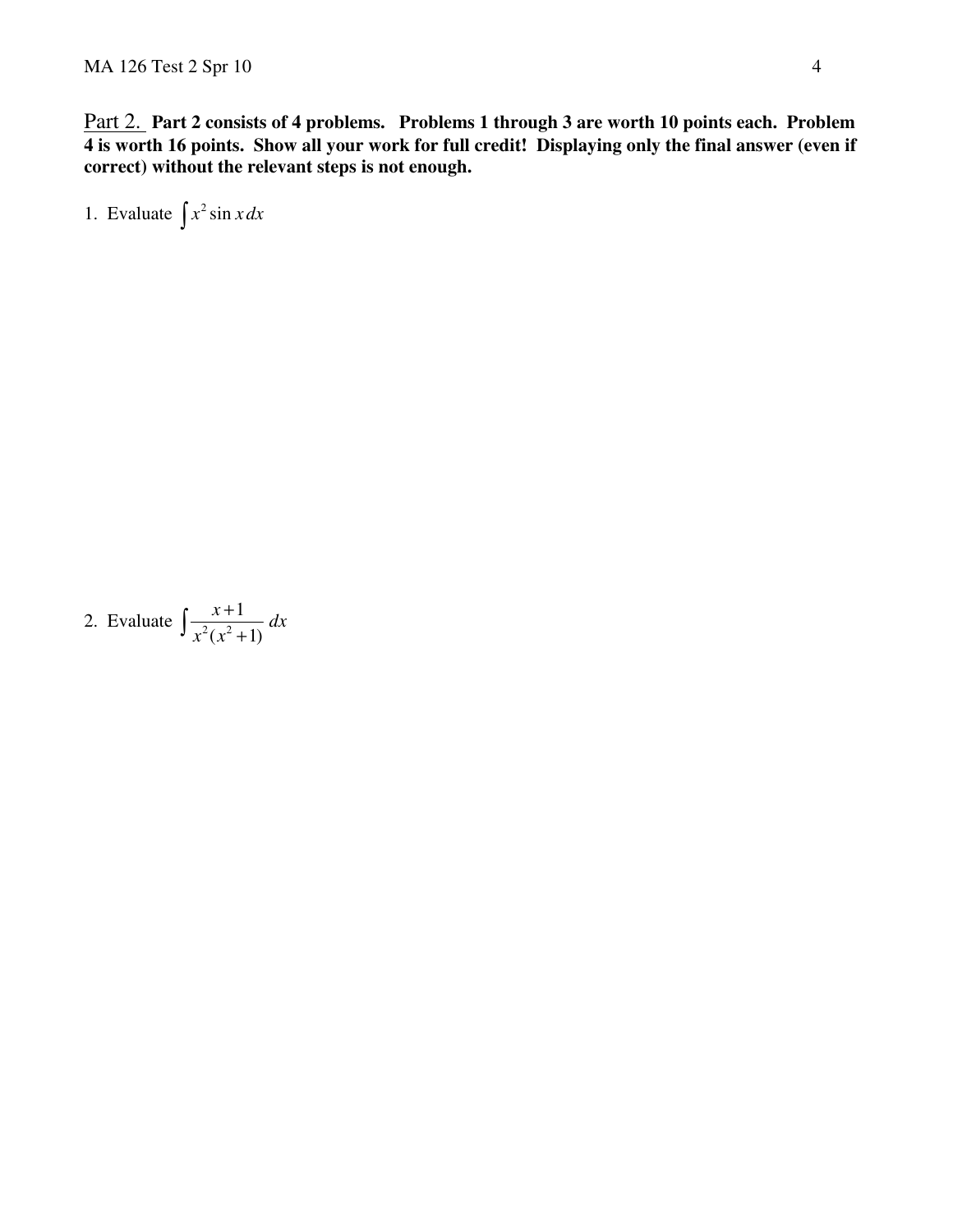- 3. A particle moves along a line with velocity function  $v = t^2 t$ ,  $t \ge 0$ , where *v* is measured in meters per second.
	- a. Find the change in position, i.e. the displacement, over the time interval [0, 3].

b. Find the distance traveled by the particle during the time interval [ 0, 3].